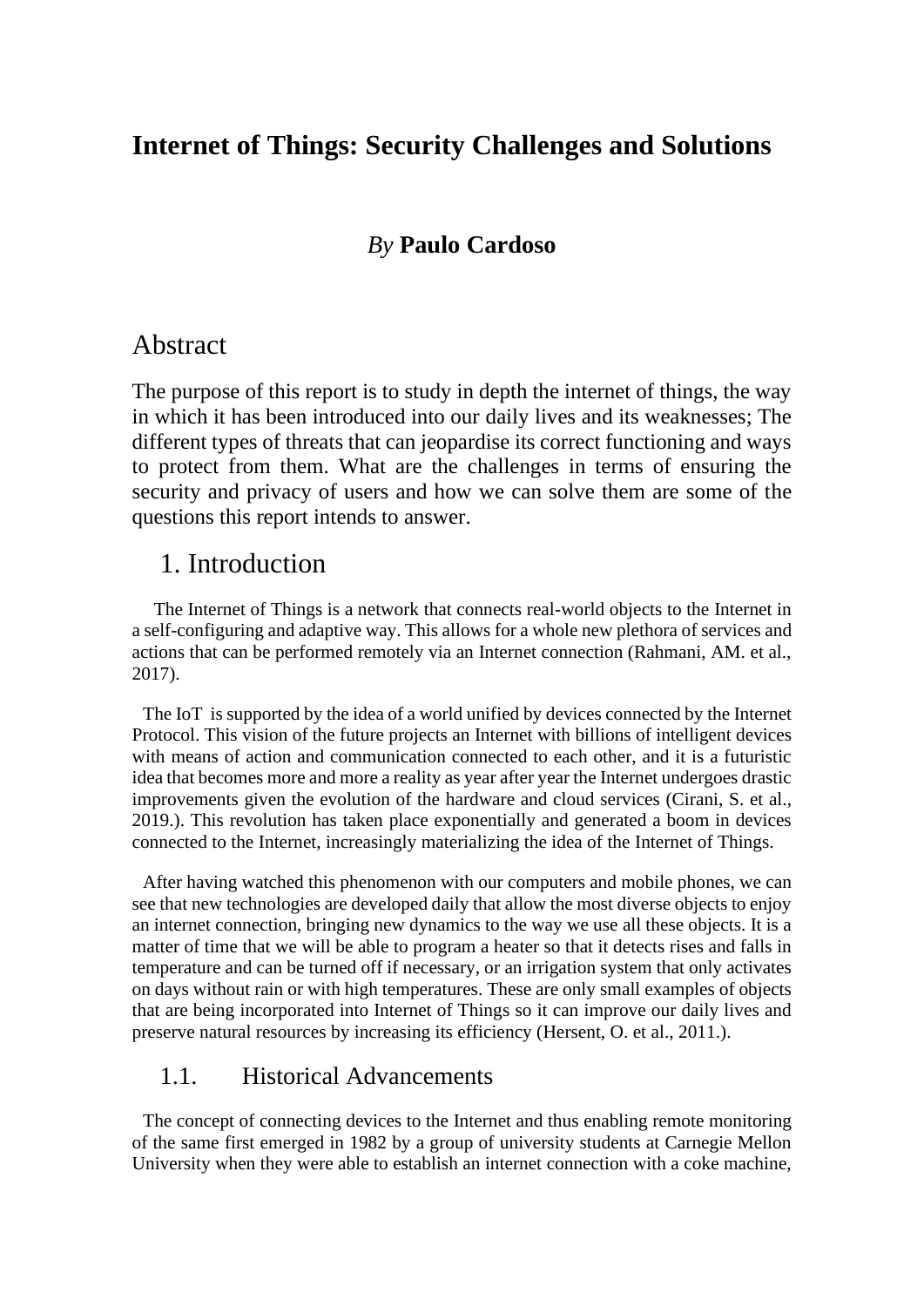although the term only emerged in 1999 at the Massachusetts Institute of Technology Auto-ID Center when it was given by Kevin Ashton.

Over the years, new technologies with the most varied functions have been developed, such as environment detection and remote action and communication, and at the same time new computing devices were becoming smaller and cheaper to produce but carrying the same power comparatively. This fed an interest in applying IoT to major aspect in society, like Intelligent cities, houses, and healthcare services. (Rahmani, AM. et al., 2017).

Nowadays, from technologists to society in general, IoT keeps everyone amazed. No wonder why that happens; Ideas and possible implementations that where decades-old are only possible now and new implementations made them a topic with large interest, often discussed and promoted. We have already billions of devices that make part of the IoT, and build-it detection and control techniques will continue to evolve with the goal of helping smooth the vehicle traffic flow, control natural resources usage more effectively and give individual health monitoring with the aim to improve society's quality of life, between others (Martonosi, M., 2016).

## 2. Technical Depth

As we started to have wearable devices, smart cars, and domestic systems, we needed to develop a scalable architecture capable of maintaining those devices without compromising their quality. In addition, IoT devices are constrained by their lack of computing resources such as power, storage capacity, computing and bandwidth. This means that the IoT architecture has been adapting and shaping itself according to all these restrictions that limit its possible implementation scenarios. (Rahmani, AM. et al., 2017).

Being so, implementing IoT involves a long list of prerequisites. It needs to operate over open environments with an integrated architecture of interoperable platforms, and connected to intelligent objects augmented with microcontrollers, sensors, actuators and transceivers so they can analyze and collect data from their surroundings, giving them a real-world interface. Some of this IoT implementations came out to be considered unfeasible due to the way they where projected into reality.

The introduction of more computational resources into the edge nodes of access networks is a way to mitigate this unfeasibility, improving IoT scenarios of implementation as it reduces the latency, gives access to real-time resources and better context over the situation. They can be used as an interface that streams all the data originating from the devices connected In the IoT and uses this raw data can be stored and processed using different techniques as Machine and Deep Learning, which can Improve the way data is processed so it can be sent to relevant users or devices and can be regarded as useful information (Cirani, S. et al. 2019.). This creates a need for the IoT to be general and adaptable in order to connect and send signals with the most constrained objects, associated with limited memory and subject to stringent low-cost requirements.

## 3.1 Industrial Applications

The IIoT (Industrial Internet of Things) was the result of the junction between the digital connection created by the Internet and all the machinery used at industrial level using advanced IT platforms that improve manufacturing processes and efficiency. The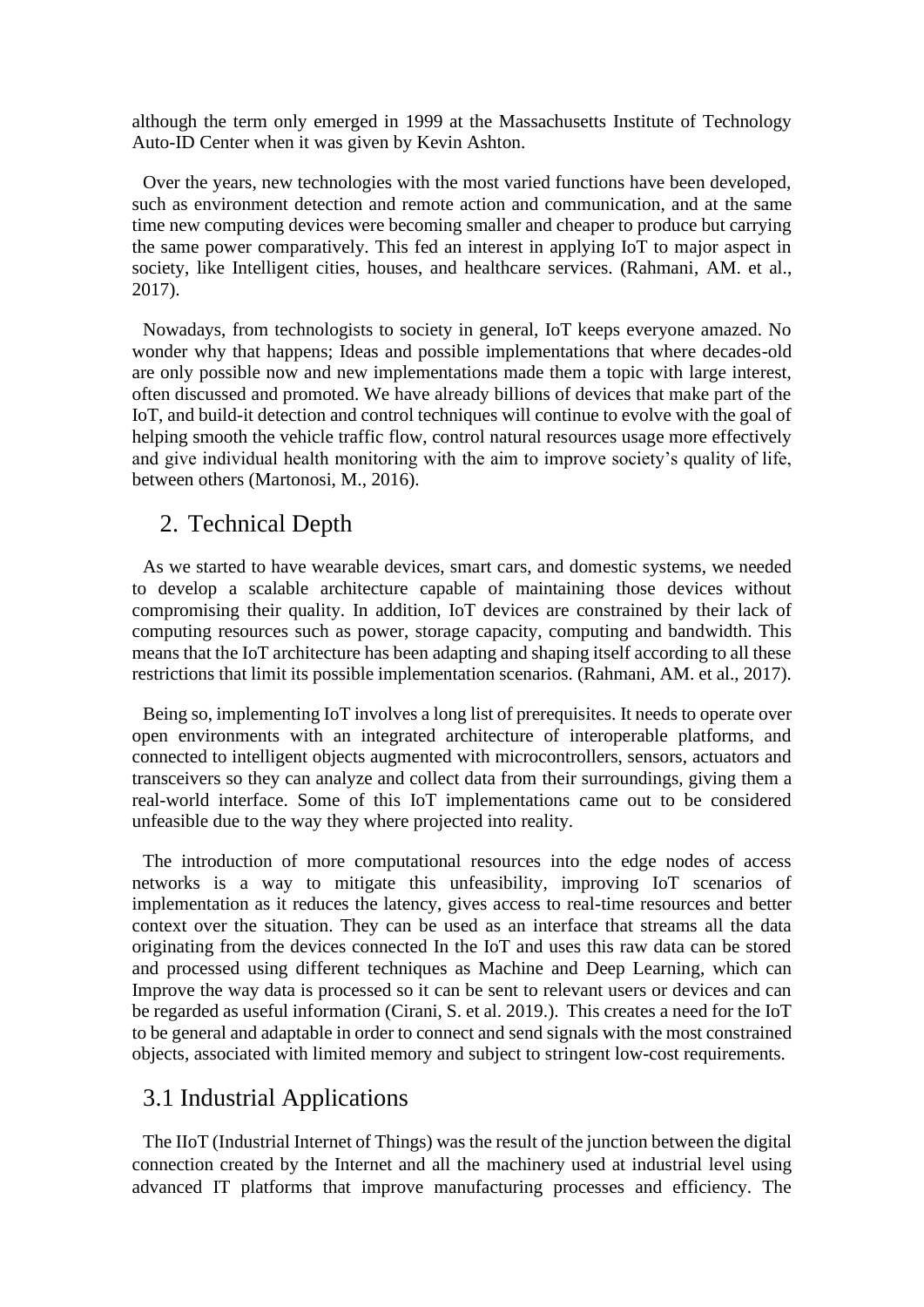intersection of the cyber world with the industrial world has created economic and social opportunities that have forever changed the way Industries operate to develop new products. Operations are now managed and supervised remotely, can be stopped at any time in the event of a critical failure and reconfigured to resume after. The management of Big data remotely has also made possible the constant supervision of product stock, the provision of online services and the management of workplaces in different parts of the world (Bhattacharjee, S. 2018.).

The impact that the IIoT implementations had on industry worldwide quickly made it clear that the success of this new 'industrial revolution' was directly related to the security and reliability that this digital connection could provide to companies.

#### 3. Security Challenges

The IoT has evolved in order to provide greater comfort to its users by giving them the chance to connect and control all their smart objects. Nevertheless, the connection of all these devices to the Internet has raised concerns about the security of the information that is transmitted and that may be subject to interference by third parties. As the number of smart objects connected to the Internet increases, so does the risk of these same objects be the target of a malicious attack. As such, the need has arisen to develop ways of protecting users' information so that their privacy is not compromised with the development of IoT.

This requires the creation of mechanisms capable of providing information security without compromising the ability to connect, communicate and manage the data collected by the instances that make up the IoT.( Shandilya, SK. et al. 2018.). The way security works on the Internet and on IoT is different for a couple of reasons; although the principles of security are virtually the same, the same approach cannot be used as IoT work with LLN's and sensors, both things restricted by their memory and processing power. This makes so things like public Key encryption impossible to use as a way to secure IoT (Alaba, F, A, et al, 2017.).

#### 3.1. Cybercrime Impact on IIoT

The IIoT concept projects a fully connected factory with implementation of technology such as cloud computing, IoT, artificial intelligence, etc... With the aim of creating innovative solutions that include reducing production costs, increasing efficiency or producing operations remotely, among others. With the development of new IIoT implementations on the rise, new threats to companies' cybersecurity have emerged. Any type of breach that can be detected at an industrial level can be devastating, exposing the entire machine-to-machine communication environment. Connected industries are totally dependent on these M2M communication networks, which in turn are highly susceptible to attacks coming from the internet. The gigantic number of IoT and M2M devices connected at industrial level sharing the same weaknesses from the cyber security point of view leads to a general compromise of the company's information/assets. Control and security standards will have to be applied so that it is possible to assess the impact of the cyber threat on the stolen/manipulated information so that appropriate prevention techniques can be developed. (Dhirani, LL, et al, 2021)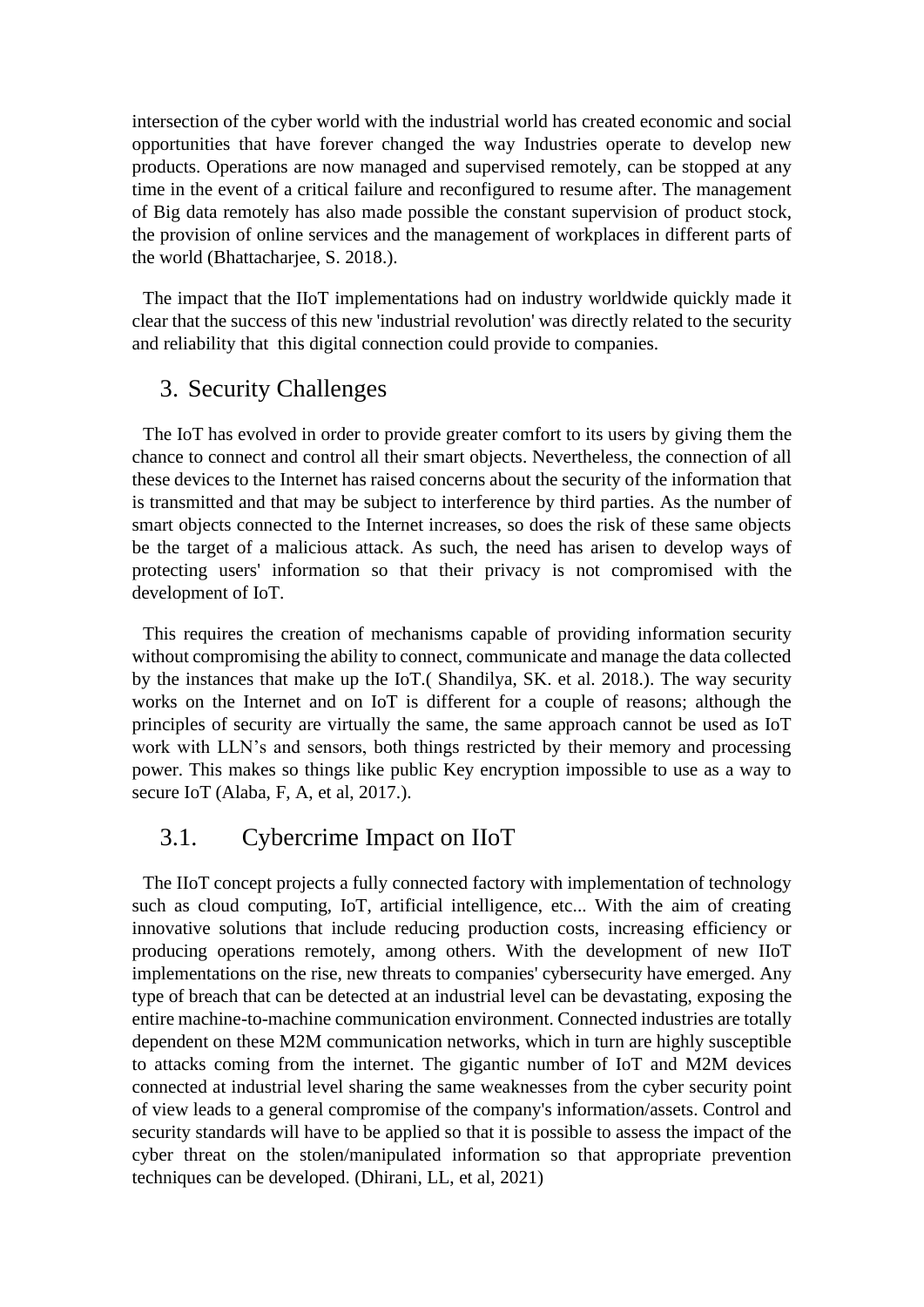# 3.2. Types of Cyber Attacks

Between various types of treats that can disrupt information if it is available on Internet, cyber attacks aimed to IoT networks tend to aim for physical devices and appliances connected to them, deteriorating the target, misusing the ongoing traffic, and sometimes halting the entire operation. Against some of those attacks there are some ways we can stop them at a router level. Intrusion prevention and detection systems, firewalls and access control lists are some examples of methods that can be applied to defend the IoT from these types of malwares. ( Shandilya, S,K, 2018.).

Today DDoS attacks are presented as among the most damaging attacks because they have adapted to the emergence of IoT-based systems, using armies of computers to exhaust server resources and gain unauthorized access to it. ( Snehi, M, et al, 2021.). This is compounded by the fact that nowadays, most of the IoT malwares to be able to compile on a wide range of architectures simultaneously.

These are some specific DDoS attacks that occurred in the last years in large scale and shaped the way we see and face those threats:

- Linux.Hydra: The first IoT malware to be registered, it was found as an open-source project for devices based on the MIPS architecture in 2008, but whose real goal was to infect devices to join a URC-based network and execute simple SYN flood attacks. Best known for being the malware that served as a mote for the next MIPS targeting malware.
- Psyb0t: Pretty much identical to its predecessor, it distinguishes itself by being able to perform UDP and ICMP floods in addition to Syn flood attacks. Despite this and the fact that the real code behind psyb0t is not known, it is thought to be an offspring of Linux.Hydra given the high number of similarities.
- Chuck Norris: Was discovered in 2010 and is believed to have emerged as an alternative to Psyb0t after it was taken offline; it has the same traits as Psyb0t but sacrifices the ability to perform ICMP floods to perform ACK Flood attacks.
- Tsunami/Kaiten: Easily the strongest of Linux.Hydra iterations, it combines Chuck Norris malware with the DDoS KaitenTrojan. This makes the botnet preforms a set of more complex DDoS attack as HTTP Layer 7 Flood and TCP XMAS attack in addition to the more traditional attacks.
- Aidra/LightAidra/Zendran: Three identical malwares that can compile multiple architectures as MIPS, ARM and PPC, making them more complex than Linux.Hydra malware types. It creates an IRC-based botnet that send simple attacks like SYN Flood and ACK Flood.
- Spike/Dofloo: This type of malware was first developed after the Linux.Hydra family decayed and is part of a large group of malwares that had Agent Handler as its botnet architecture. It could resist a reboot by modifying the /etc/rc.local file and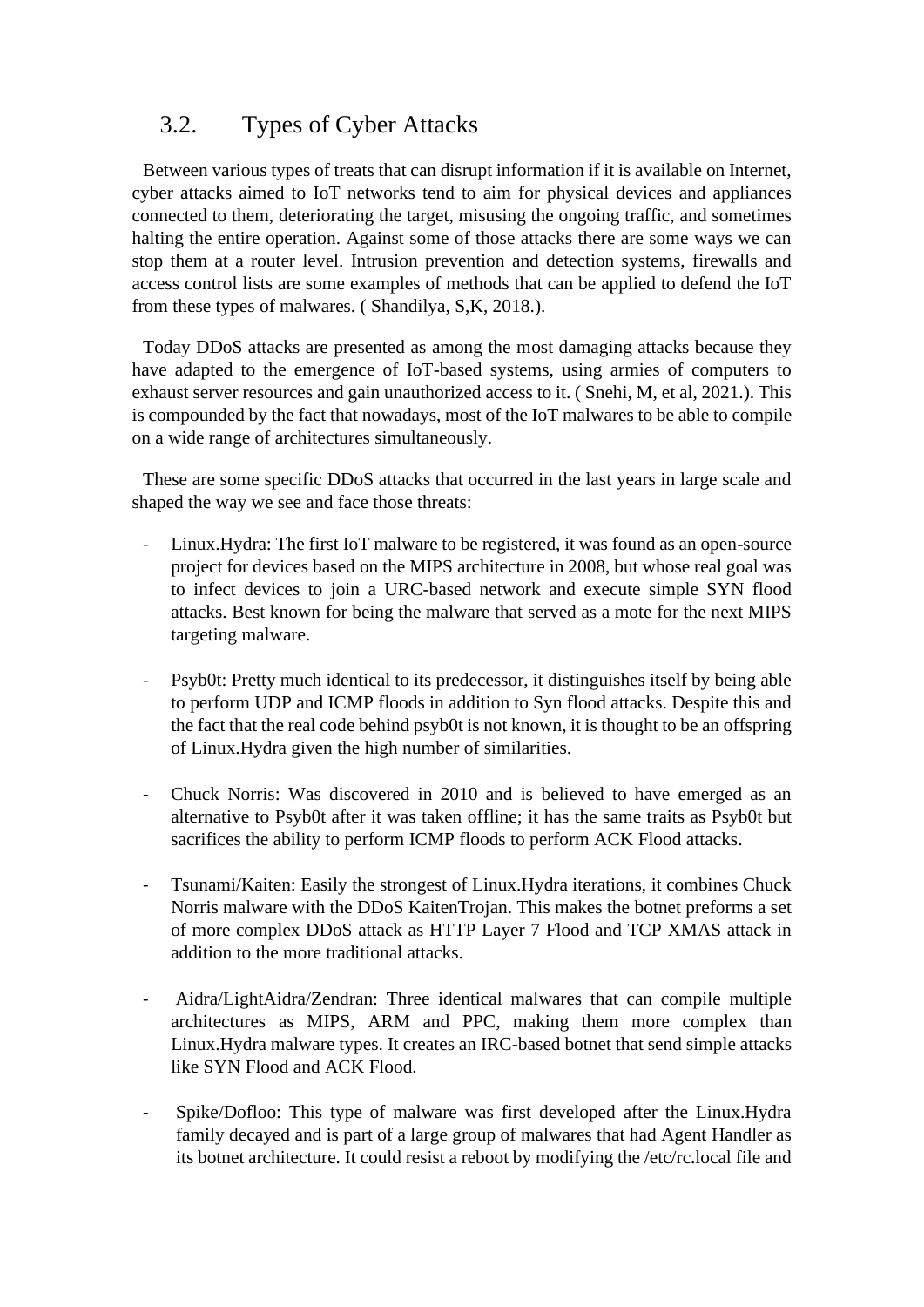control the amount of computing power being used by each infected computer during a DDos attack, all new implementations to avoid its cease and detection.

- BASHLITE: A malware that performed the same set of traditional DDoS, but this time used a lightweight version of IRC fully modified to be Agent-Handler based. It was designed to easily cross-compile to various computer architectures and it can infect even SPARC devices.
- Elknot/BillGates: This malware targets mostly SOHO devices, attacks MIPS and ARM architectures and produces several types of DDoS attacks such as HTTP Layer 7 Flood and TCP Floods. It was famous for being used extensively by Chinese Hackers, hence the family name China ELF. Given its origin, it is extremely difficult to detail this malware without access to the Source Code.
- XOR.DDoS.: Probably another malware of Asian origin, this time a malware capable of launching large-scale attacks of various complexity, from attacks such as SYN Flood, UDP Flood, DNS Flood, and more complex TCP Flood. Its name derives from the high use of XOR encryption that is used in its composition and the way it deals with communication.
- LUABOT: It is a trojan malware completely coded in Lua language that due to its atypical nature was especially difficult to understand its purpose. From what it is known it can perform HTTP Layer7 Flood attacks and it has a Javascript engine embedded that bypasses DDoS protections given by some well-known companies.
- Remaiten: It uses the main traits from Tsunami and BASHLITE, borrowing the Tsunami type of DDoS attacks using telnet scanning capabilities. It is capable of preform group of malicious tasks as launching DDoS, downloading more malware and even scan and remove other bots that can be present in the system competing for computing resources.
- Mirai: It is regarded as the most dangerous DDoS-capable IoT malware created and that is because it was capable of tracking and infecting thousands of weak IoT devices and join them in a huge Agent-Handler botnet. It uses a dictionary attack that targets small IoT devices and takes advantage of their lack of security to hijack them to be part of the botnet. As it was designed to target specifically IoT devices poorly protected with, this raised big concerns about the way IoT devices should be implemented. To make matters even worst, the source code of Mirai was made available on the internet, giving chance to more and more sophisticated versions of Mirai to be developed.
- NewAidra/Linux.IRCTelnet: A more recent malware that combines Aidra root code, Kaiten IRC-based protocol, BASHLITE scanning/injection, and Mirai dictionary attack, NewAidra can compromise any device based on a traditional architecture and it is capable of launching the most varied types of DDoS attacks. NewAidra presents itself today as the most powerful IoT malware since the appearance of Mirai and the only one that competes in terms of damage and danger.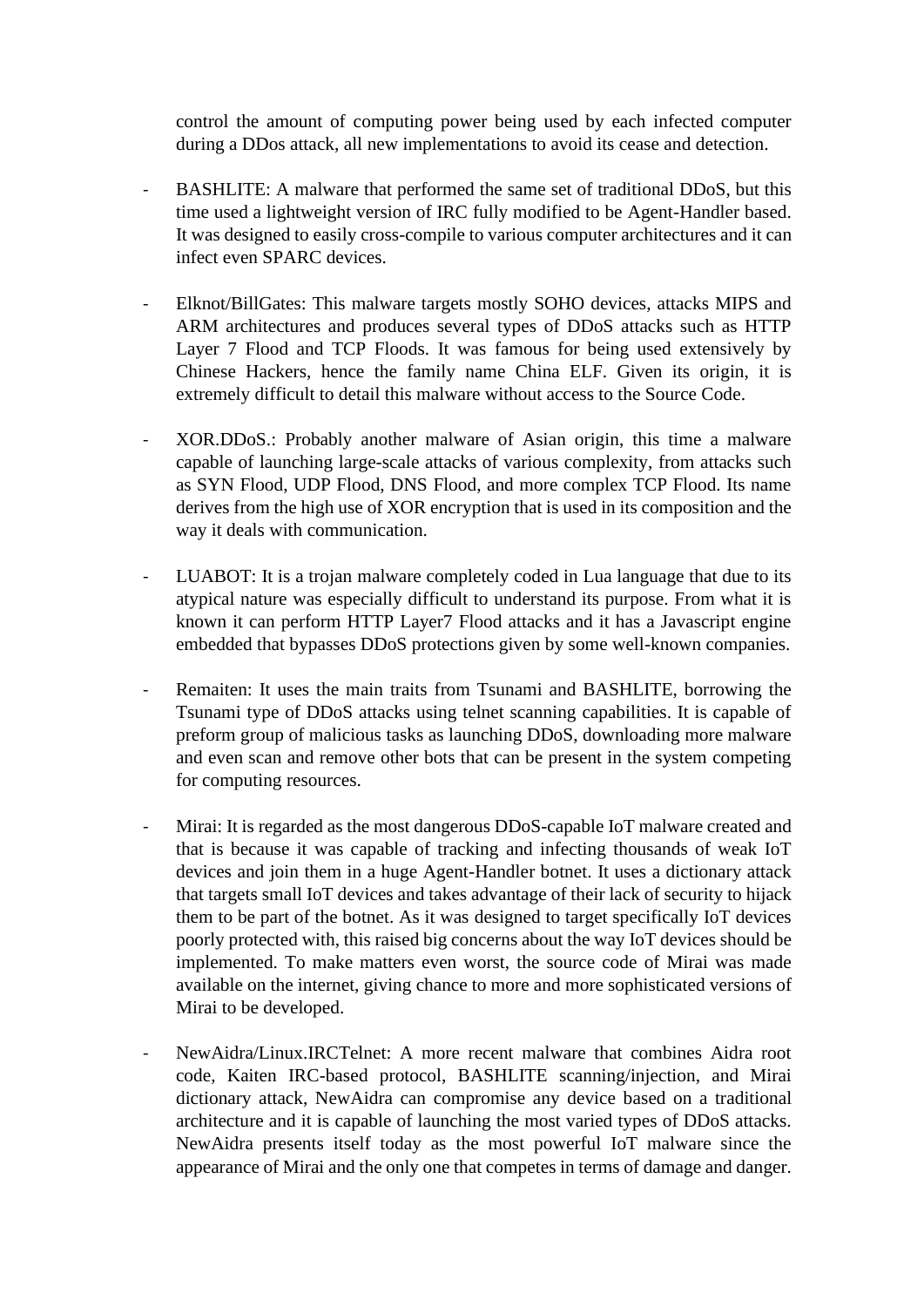## 4. Possible solutions

Although software implementations were used to mitigate possible attacks against the IoT, due to the limited resources that compound the IoT they are not viable. Lightweight cryptography was presented as an option, but it didn't fix the problem that information can be stolen and manipulated before it's encryption.

LUKS(Linux Unified Key Setup), are seeing as a good hardware alternative as Embedded LUKS( E-LUKS) adds integrity and authentication methods to the LUKS and uses last gen encryption algorithms. E-LUKS are already being implemented in modern chips, about 10 % the size of previous LUKS implementations, making it a great solution to provide Full Disk Encryption to different IoT devices(Cano-Quiveu, G, et al, 2021.).

## 5. Conclusion/ Critical Reflection

It is safe to say that IoT behaves as an entity in constant evolution and that creates a setup for innovation, comfort and life quality improvements. Unfortunately, at the same time its constant evolution means that it is developing new ways of being exploited. In this way, DDoS attack will be evolving and will become even more threatening than before. This creates a constant need for the IoT to update and protect against Specialized threats such as Mirai or NewAidra, an idea that currently will still be a bit precocious given the potential destruction of these large-scale attacks compared to general IoT security.

IoT is a recent concept; its appeal is more than justified given the impact it can have on a personal and professional level, capable of shaping the world around us, making it almost futuristic. However, it is only recently that effective ways to protect IoT connected objects have been developed and it is still necessary for these technologies to be applied on a large scale to see their real impact on IoT security in the long term.

For now, the use of E-LUKS presents itself as the most viable and effective solution for a secure IoT implementation, and it will only be exploited to its exponential extent when its security is ensured.

## **References**

Cirani, S, Ferrari, G, Picone, M, & Veltri, L, 2018, Internet of Things: Architectures, Protocols and Standards, John Wiley & Sons, Incorporated, Newark.

Hersent, O, Boswarthick, D, & Elloumi, O, 2011, The Internet of Things: Key Applications and Protocols, Wiley, Somerset.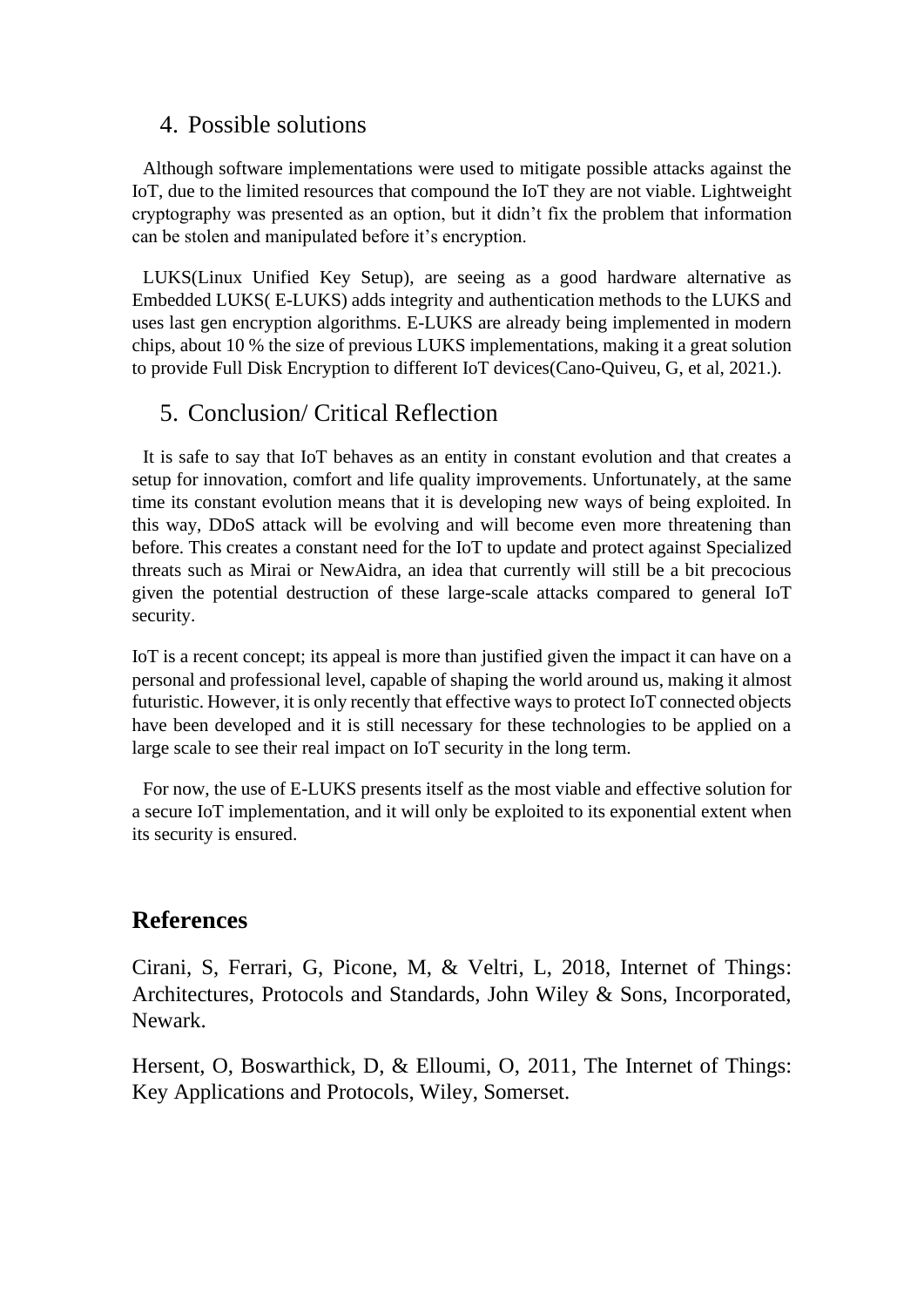Rahmani, AM, Liljeberg, P, Preden, J, & Jantsch, A (eds) 2017, Fog Computing in the Internet of Things: Intelligence at the Edge, Springer International Publishing AG, Cham.

I. Ghafir, M. Husak and V. Prenosil, "A Survey on Intrusion Detection and Prevention Systems," IEEE/UREL conference, Zvule, Czech Republic, pp. 10-14, 2014.

Martonosi, M, 2016, Keynotes: Internet of Things: History and hype, technology and policy; 49th Annual IEEE/ACM International Symposium on Microarchitecture (MICRO).

I. Ghafir, J. Svoboda and V. Prenosil, "Tor-based malware and Tor connection detection," International Conference on Frontiers of Communications, Networks and Applications. Kuala Lumpur, Malaysia, pp. 1-6, 2014.

Shandilya, SK, Chun, SA, Shandilya, S, & Weippl, E (eds) 2018, Internet of Things Security: Fundamentals, Techniques and Applications, River Publishers, Aalborg.

Bhattacharjee, S, 2018, Practical Industrial Internet of Things Security: A Practitioner's Guide to Securing Connected Industries, Packt Publishing, Limited, Birmingham.

I. Ghafir and V. Prenosil, "Advanced Persistent Threat Attack Detection: An Overview," International Journal of Advances in Computer Networks and Its Security (IJCNS), vol. 4(4), pp. 50-54, 2014.

Dhirani, LL, Armstrong, E, Newe, T, 2021, Industrial IoT, Cyber Threats, and Standards Landscape: Evaluation and Roadmap. Sensors (Basel, Switzerland).

I. Ghafir and V. Prenosil, "Blacklist-based Malicious IP Traffic Detection," Global Conference on Communication Technologies (GCCT). Thuckalay, India: pp. 229-233, 2015.

Shandilya, SK, Chun, SA, Shandilya, S, & Weippl, E (eds) 2018, Internet of Things Security: Fundamentals, Techniques and Applications, River Publishers, Aalborg.

De Donno, M, Dragoni, N, Giaretta, A, Spognardi, A, 2018, DDoS-capable IoT malwares: Comparative analysis and mirai investigation, Security and Communication Networks.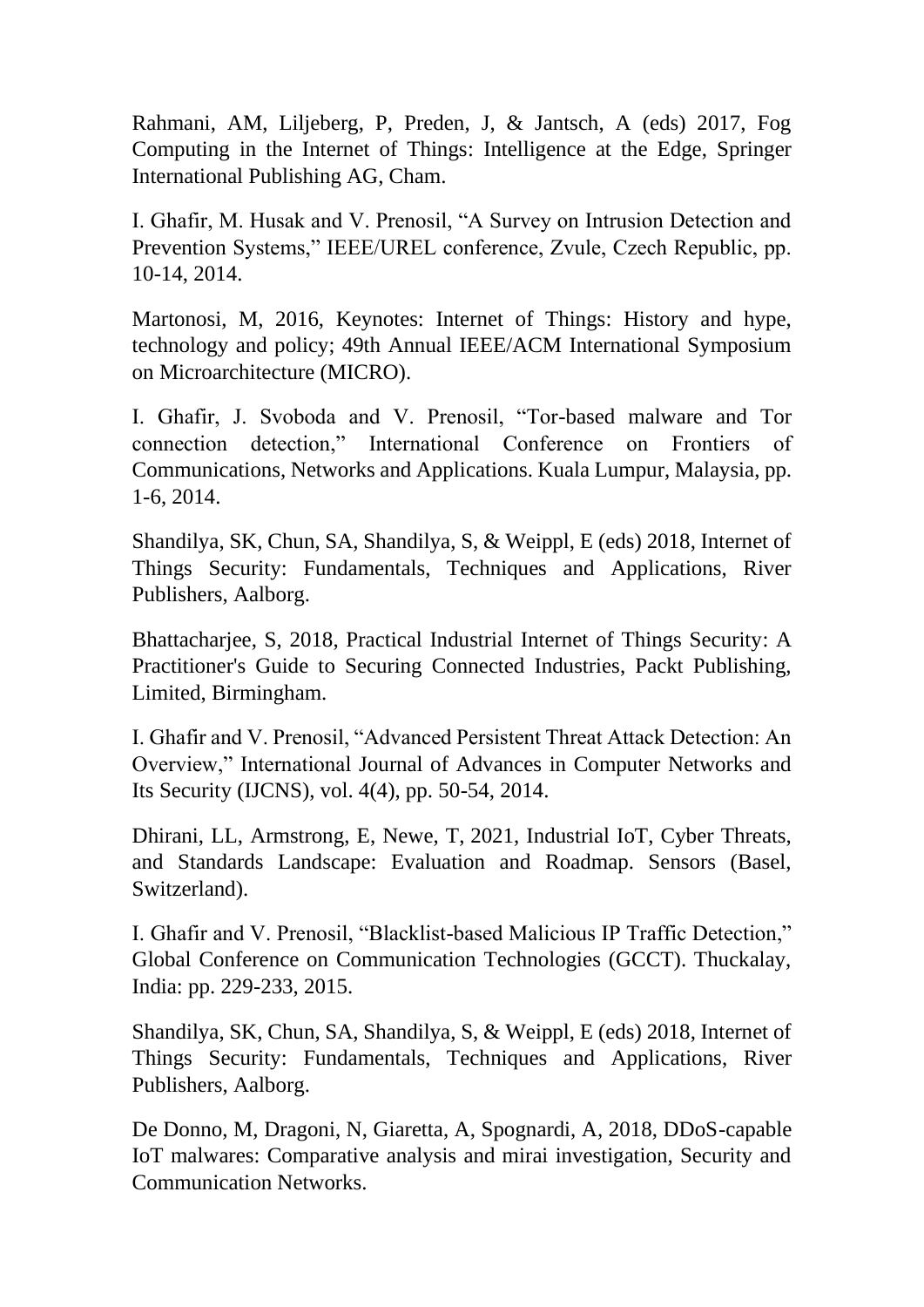Snehi, M, Bhandari, A, 2021, Vulnerability retrospection of security solutions for software-defined Cyber–Physical System against DDoS and IoT-DDoS attacks, Computer science review.

Alaba, F, A, Othman, M, Hashem, I, A, T, & Alotaibi, F, 2017, Internet of Things security: A survey. Journal of Network and Computer Applications.

I. Ghafir and V. Prenosil, "Advanced Persistent Threat and Spear Phishing Emails." International Conference Distance Learning, Simulation and Communication. Brno, Czech Republic, pp. 34-41, 2015.

Cano-Quiveu, G, Ruiz-de-clavijo-Vazquez, P, Bellido, M, J, Juan-Chico, J, Viejo-Cortes, J, Guerrero-Martos, D, Ostua-Aranguena, 2021, Embedded LUKS (E-LUKS): A Hardware Solution to IoT Security.

I. Ghafir and V. Prenosil, "DNS query failure and algorithmically generated domain-flux detection," International Conference on Frontiers of Communications, Networks and Applications. Kuala Lumpur, Malaysia, pp. 1-5, 2014.

Khan, Minhaj, A, Khaled, S,2018, IoT Security: Review, Blockchain Solutions, and Open Challenges, Future Generation Computer Systems, vol. 82.

I. Ghafir, J. Svoboda, V. Prenosil, "A Survey on Botnet Command and Control Traffic Detection," International Journal of Advances in Computer Networks and Its Security (IJCNS), vol. 5(2), pp. 75-80, 2015.

S. Eltanani and I. Ghafir, "Aerial Wireless Networks: Proposed Solution for Coverage Optimisation," IEEE Conference on Computer Communications Workshops", IEEE, 2021.

M. Hammoudeh, I. Ghafir, A.Bounceur and T. Rawlinson, "Continuous Monitoring in Mission-Critical Applications Using the Internet of Things and Blockchain," International Conference on Future Networks and Distributed Systems. Paris, France, 2019.

I. Ghafir and V. Prenosil, "DNS traffic analysis for malicious domains detection," International Conference on Signal Processing and Integrated networks. Noida, India: pp. 613 - 618, 2015.

U. Raza, J. Lomax, I. Ghafir, R. Kharel and B. Whiteside, "An IoT and Business Processes Based Approach for the Monitoring and Control of High